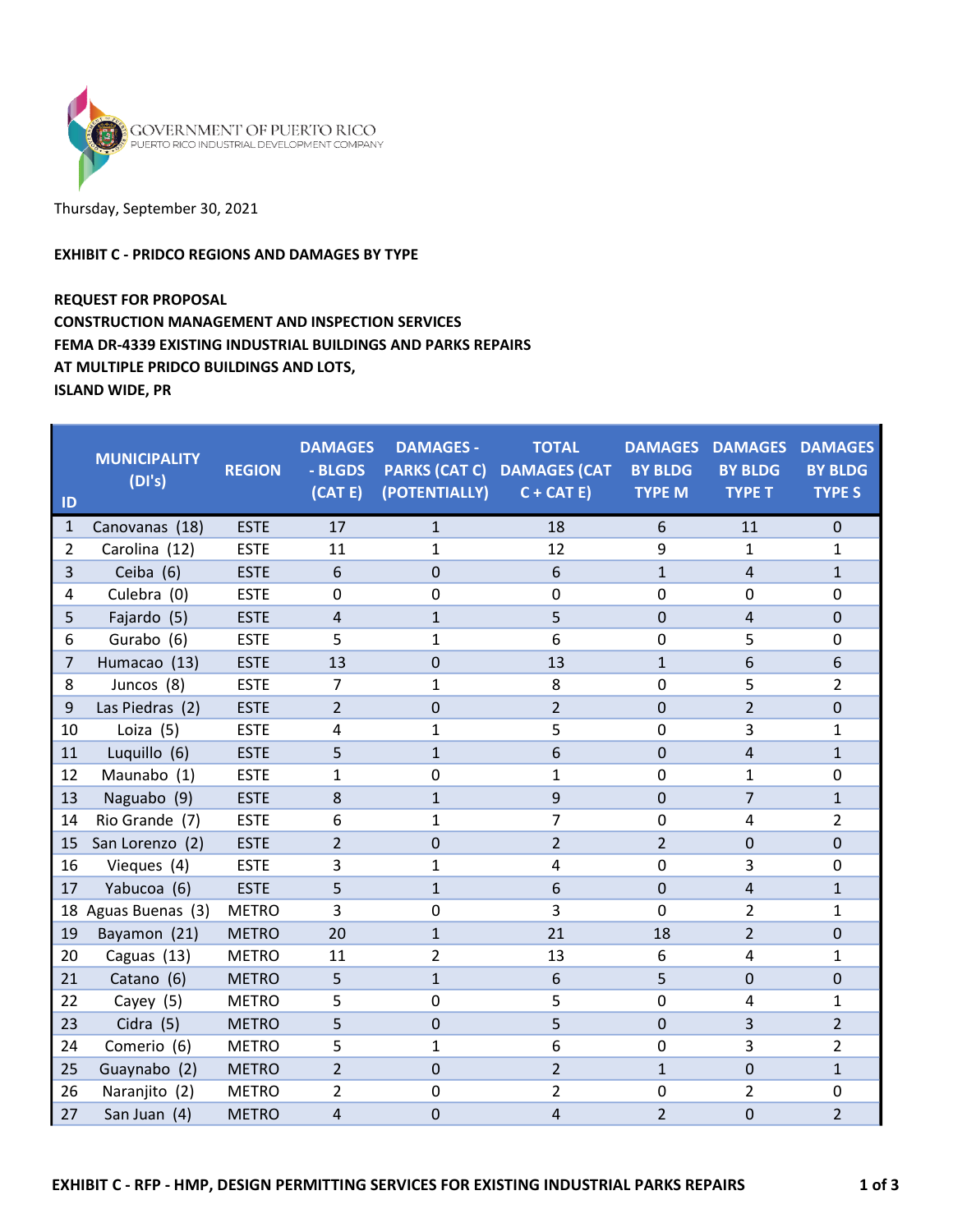

#### Thursday, September 30, 2021

### EXHIBIT C - PRIDCO REGIONS AND DAMAGES BY TYPE

# REQUEST FOR PROPOSAL CONSTRUCTION MANAGEMENT AND INSPECTION SERVICES FEMA DR-4339 EXISTING INDUSTRIAL BUILDINGS AND PARKS REPAIRS AT MULTIPLE PRIDCO BUILDINGS AND LOTS, ISLAND WIDE, PR

ID **MUNICIPALITY** (DI's) REGION **DAMAGES** - BLGDS (CAT E) DAMAGES - PARKS (CAT C) DAMAGES (CAT (POTENTIALLY) **TOTAL**  $C + CAT E$ DAMAGES DAMAGES DAMAGES BY BLDG TYPE M BY BLDG TYPE T BY BLDG TYPE S 28 Toa Alta (3) METRO 3 0 3 0 2 1 29 Toa Baja (5) METRO 4 1 5 0 3 1 30 Trujillo Alto (9) METRO 7 2 9 3 3 1 31 Arecibo (12) NORTE 10 2 12 0 9 1 32 Barceloneta (2) NORTE 2 0 2 0 2 0 33 Barranquitas (3) NORTE 2 1 3 0 0 2 34 Camuy (3) NORTE 2 1 3 0 1 1 35 Ciales (3) NORTE 3 0 3 0 2 1 36 Corozal (6) NORTE 5 1 6 0 5 0 37 Dorado (5) NORTE 4 1 5 0 2 2 38 Florida (3) NORTE 3 0 3 0 3 0 39 Hatillo (4) NORTE 4 0 4 0 4 0 40 Isabela (4) NORTE 3 1 4 0 3 0 41 Lares (1) NORTE 1 0 1 0 1 0 42 Manati (4) NORTE 3 1 4 0 1 2 43 Morovis (6) NORTE 5 1 6 0 5 0 44 Orocovis (3) NORTE 3 0 3 0 1 2 45 Quebradillas (4) NORTE 3 1 4 0 3 0 46 Utuado (1) NORTE 1 0 1 0 1 0 47 Vega Alta (2) NORTE 1 1 2 0 0 1 48 Vega Baja (4) NORTE 3 1 4 1 2 0 49 Aguada (1) OESTE 0 1 1 0 0 0 50 Aguadilla (8) OESTE 6 2 8 0 6 0 51 Anasco (0) OESTE 0 0 0 0 0 0 0 0 52 Cabo Rojo (10) OESTE 9 1 10 0 4 5 53 Guanica (12) OESTE 10 2 12 0 9 1 54 Hormigueros (1) OESTE 1 0 1 0 1 0 1 0